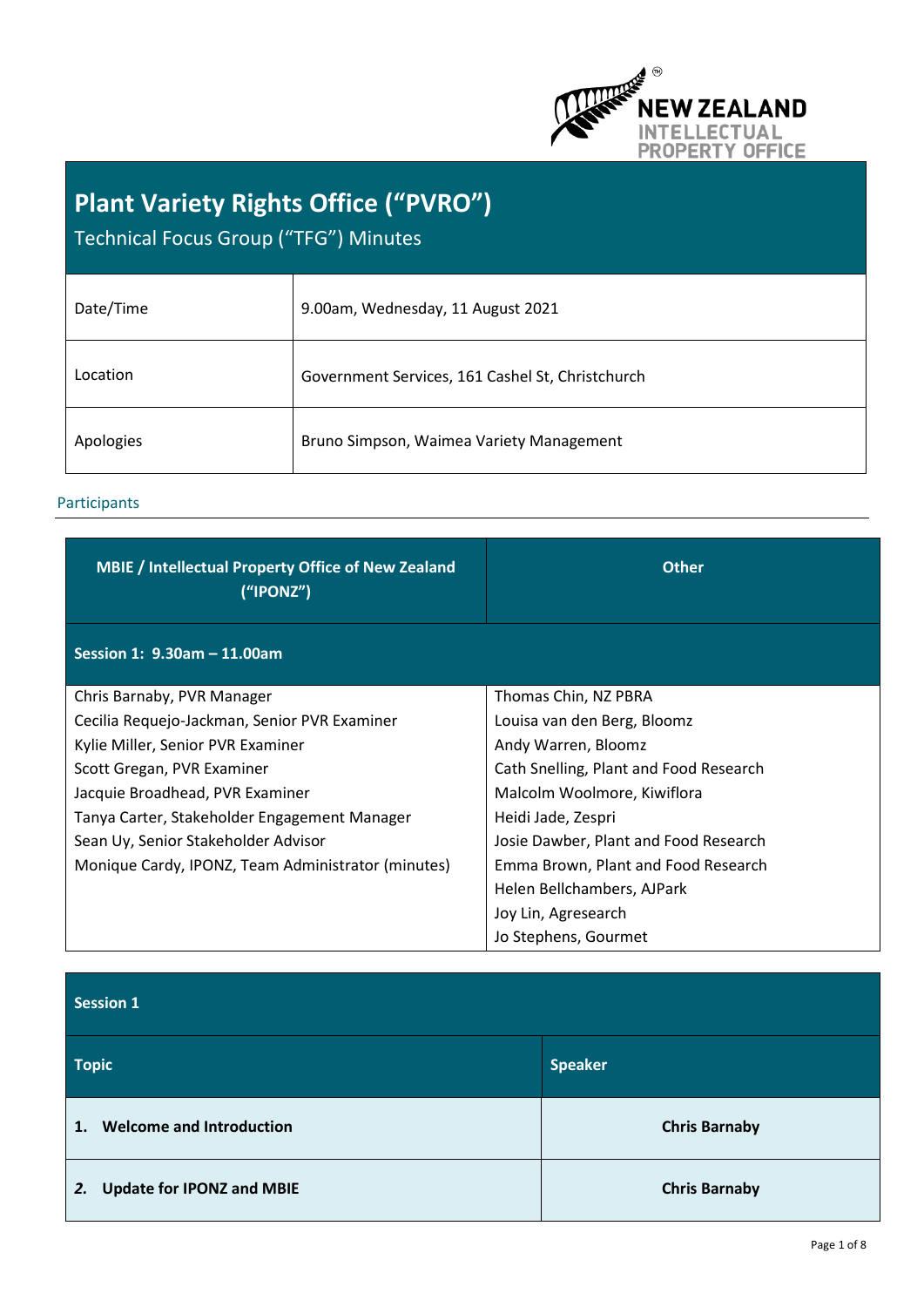

| IPONZ is now part of the Business and Consumer group, which is linked to NZBN, Better for Business, Business |
|--------------------------------------------------------------------------------------------------------------|
| Connect, Regional Business Partners, Business. Govt and Business and Consumer.                               |

# **3. Updates on actions from previous meeting**

| <b>Action</b>                                                                                                                                                          | <b>Status</b>                                                                                                                                                                                                                                                                                                                                                |
|------------------------------------------------------------------------------------------------------------------------------------------------------------------------|--------------------------------------------------------------------------------------------------------------------------------------------------------------------------------------------------------------------------------------------------------------------------------------------------------------------------------------------------------------|
| Provide examples of the DUS improvements identified in the<br>review. (Wendy Cashmore)                                                                                 | DUS QM Audit programme. Examples were<br>provided by email on 21 August 2020 from<br>the Cultivar Centre July 2019 and Agriculture<br>Central testing June 2020. Consisted of<br>concern regarding Examiner seasonal<br>workload and concentrated crop<br>specialisation at the Cultivar Centre and trial<br>record keeping for Agriculture Central testing. |
| Better inform people on what it means to enter the PVR system<br>as a whole (Wendy & Morgan's comments).                                                               | Existing website guidance is considered fit for<br>purpose and the review carried out did not<br>indicate any major omissions. An infographic<br>on the PVR application and testing process<br>has been scheduled for drafting.                                                                                                                              |
| Circulate timeline of interactions for direct conversations with<br>MPI to the members.                                                                                | PVRO and MPI Plant Import group held their<br>first quarterly meeting in February 2021, with<br>the intention to share information and<br>establish a direct line of contact between the<br>two offices, to discuss relevant biosecurity<br>developments and varieties and species being<br>imported. The most recent meeting was in<br>May 2021.            |
| Provide a summary of what has been discussed in relation to the<br>MPI importation requirements. Members to provide examples of<br>hindrances so a case can be formed. |                                                                                                                                                                                                                                                                                                                                                              |
| Meet with MPI Policy drafting team, with a focus on how we are<br>going to be encouraging innovation.                                                                  | MBIE IP Policy have kept MPI informed<br>throughout the PVR Act review.                                                                                                                                                                                                                                                                                      |
| Chris to include Malcolm in UPOV PRISMA workgroup and<br>organise a webinar with UPOV                                                                                  | Complete - NZ training webinar was held in<br>October 2020.                                                                                                                                                                                                                                                                                                  |
| Circulate link to updated journal and quarterly report, once<br>prepared, for member's feedback.                                                                       | Complete - Improvements have been made to<br>the distribution of the Journal information                                                                                                                                                                                                                                                                     |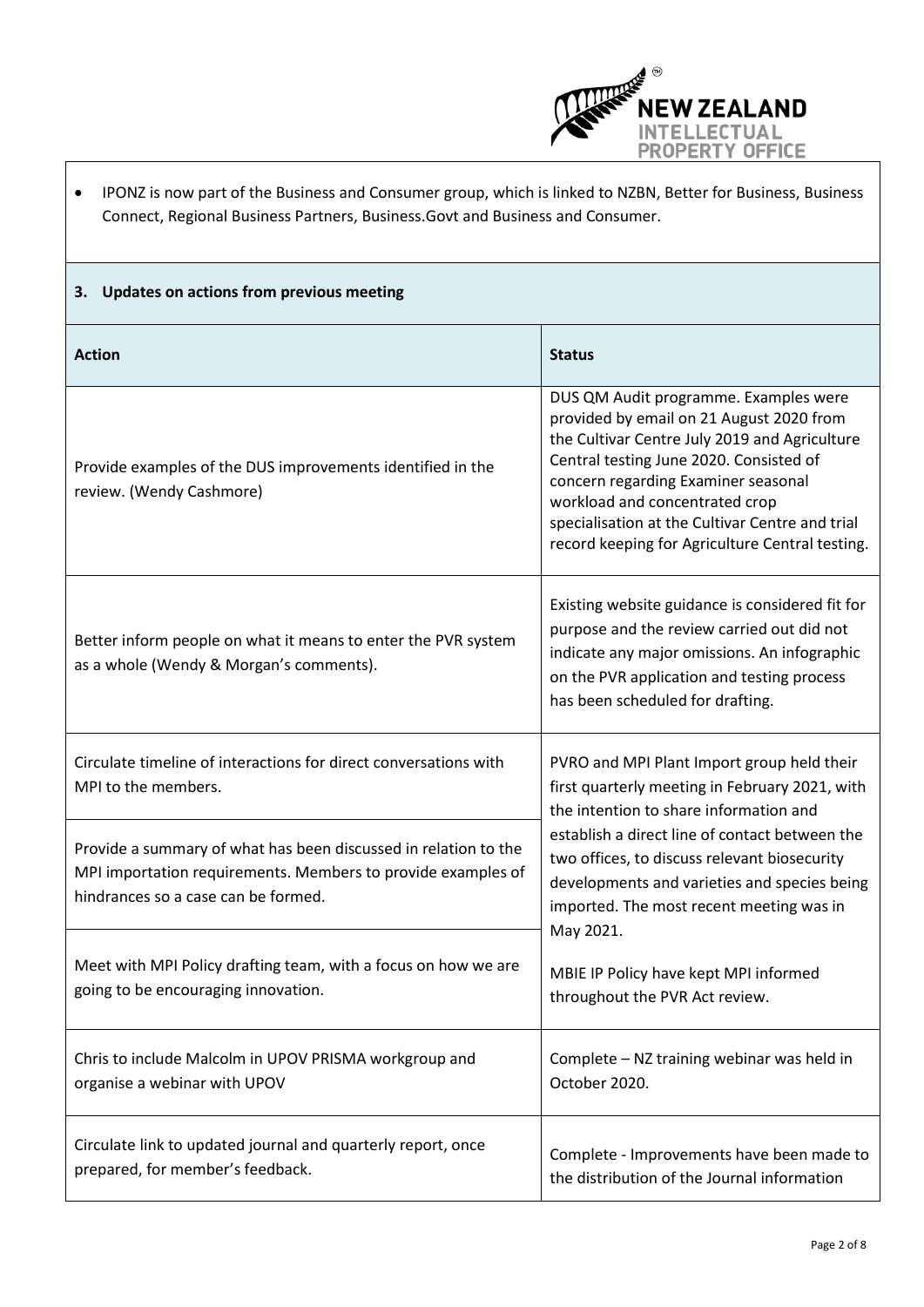

and news page. A new by Genus search function was introduced in late 2020.

#### **4. Terms of Reference** Chris Barnaby **Chris Barnaby Chris Barnaby**

- It was noted that the purpose of the TFG had changed over time, and no longer functions as an advisory committee, as originally established over twenty years ago. The Terms of Reference were drafted to better align with its function. These were circulated to the TFG in March 2021. The feedback has been incorporated and a revised version circulated prior to this meeting.
- No additional comments were raised. It was therefore resolved to approve the adoption of the Terms of Reference.

|  | 5. Overview of PVRO activities and developments | <b>Chris Barnaby</b> |
|--|-------------------------------------------------|----------------------|
|--|-------------------------------------------------|----------------------|

- The PVRO moved from Wordsworth Street to Cashel Street, in February 2021.
- Scott Gregan and Jacquie Broadhead joined the PVR team, following Chris Hardy's resignation. This is quite a substantial change, given the size of the team.
- The team continue to attend UPOV meetings, in a virtual capacity, whilst travel restrictions are in place.
- Work on the PVR Act Review continues, alongside operational preparations for the new law.

#### **Stats 2020-2021**

Applications:

- 25% total increase on previous year
- 50% increase in ornamentals
- Steady for agriculture and fruit

Grant decisions:

10% decrease on previous year

Total Granted varieties:

• slight increase on previous year

Table of Varieties under test 2015 – 2021 was provided.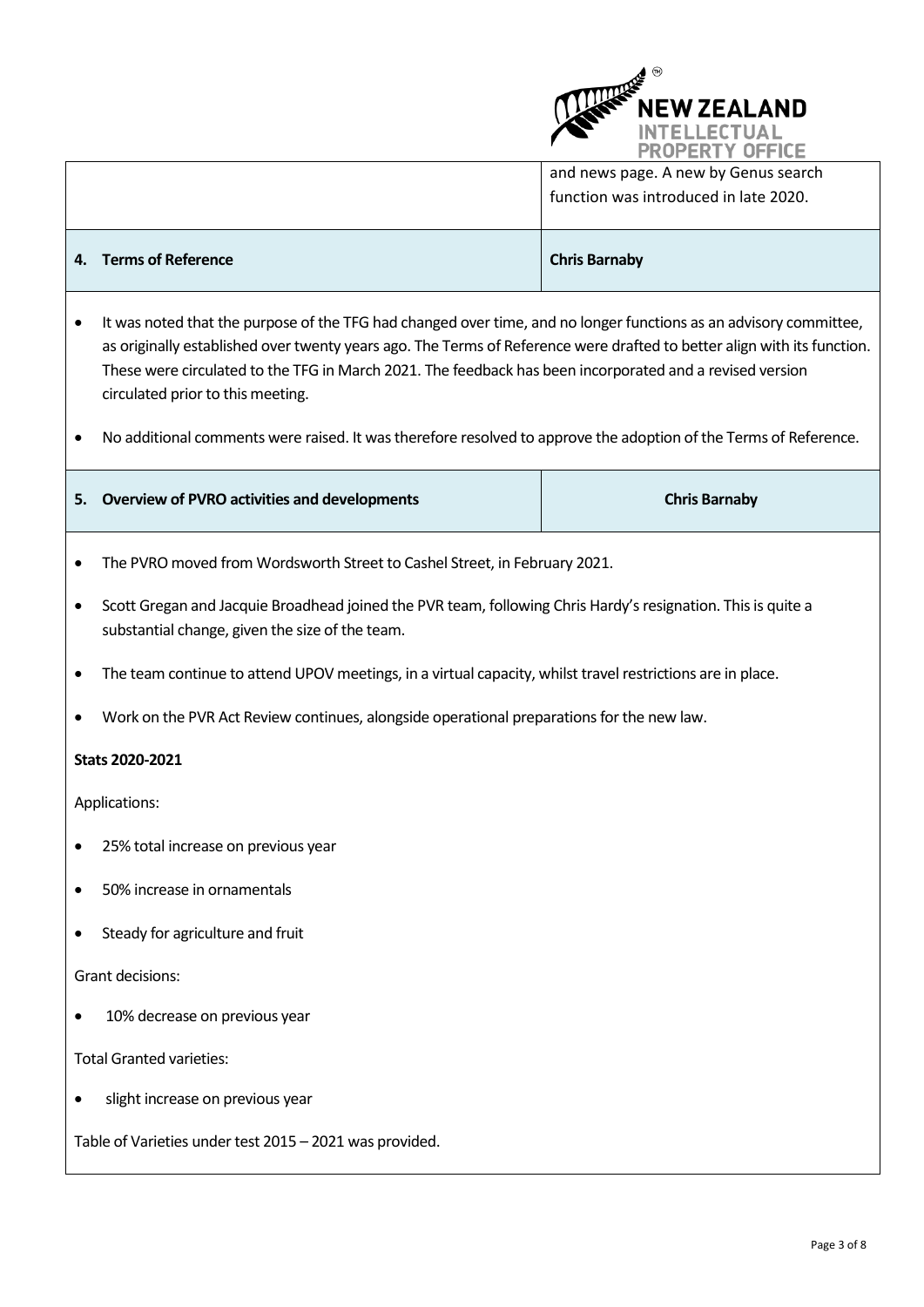

- It was noted that it would be useful to add to the circulated table of statistics, the grants due to expire. This could be helpful to indicate how long grants are maintained and how many go full term.
- Chris confirmed that with certain species provisional protection periods are increasing in length, there seem to be some significant delays, especially with imported fruit varieties. This is evident with the more recent applications for berryfruit varieties, where plant material is slow to become available due to limitations in quarantine space. Availability of quarantine space is a matter for MPI.
- It was added we are looking at around 80% of berryfruit variety applications are in the 2-5 year period under test. There is still around a quarter of all applications that would be over 5 years under test, most of which would be for fruit species. This is less common with seed propagated agricultural varieties, because for most species, seed is more readily available in NZ, and not subject to the same importation requirements as for vegetative plant material.

# **Developments**

- The PVRO has been focusing on staff improvements and developments. In such a small team if someone leaves, a lot of knowledge also leaves, so the team are trying to diversify the skill set for species knowledge, to mitigate this risk.
- We are looking to improve searching in PVR journal. The Journal is all online and we have changed the way that we are providing updates, to make the information/news section more accessible to users. The meeting confirmed that they read this section of the Journal, and is useful.
- As mentioned, the PVRO are continuing to have quarterly meetings with MPI to improve information sharing on importation and biosecurity matters.
- Changes to the way the NZ application fee is paid when using UPOV PRISMA. The meeting noted that it is inconvenient to wait for an invoice to be raised by MBIE and arrange payment. It would be much easier to pay by card. The meeting discussed whether it was possible to arrange payment of the full amount through PRISMA to avoid delay, especially given that the application date is from when the full fee is paid. It was agreed that this process would be reviewed and discussed with the MBIE finance team.

# **Continued Projects**

- The team have been more involved in international cooperation in the drafting of test guidelines, now that virtual attendance has become more familiar.
- The team have been looking at improving the availability of certain technical information which could be helpful for the making of applications and to the industry and growers in general.
- There is some international exchange of descriptions for certain groups of apple varieties originating as mutation. The UPOV project includes sharing of information about apple variety mutations, between NZ and Europe. Some of the challenges are that differences between variety mutations are relatively small. For example, NZ granted rights to an apple variety originating as a mutation, which had the darkest red fruit colouration ever seen. This character provided distinctness; however when the variety was tested in Europe, this dark red fruit colouration was not sufficiently darker than the most similar variety and did not qualify for grant. The most similar variety was the same in both territories. The different decision can probably be explained by NZ's high light levels and this greater intensity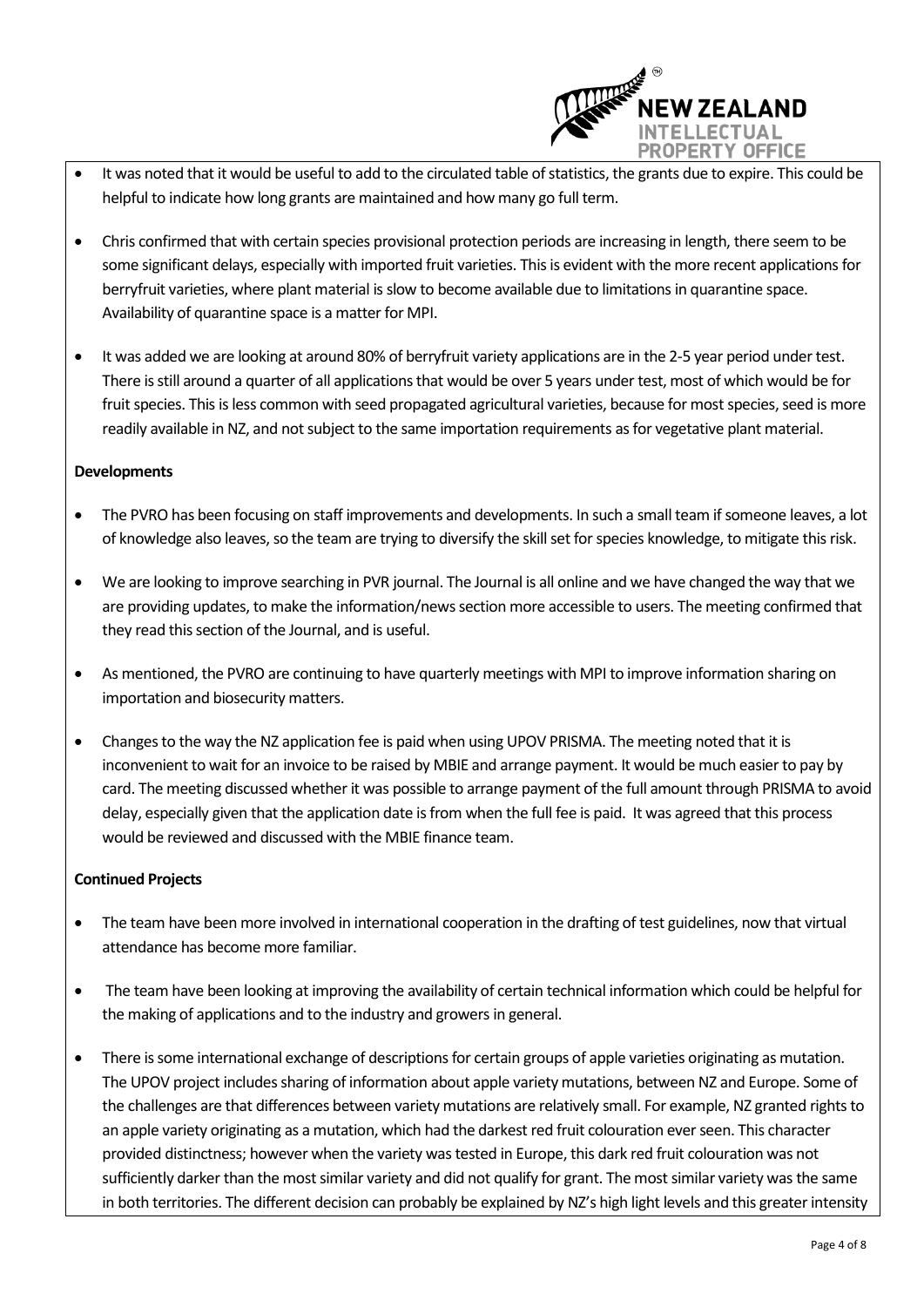

of colour was not evident under European light conditions. For this example, the sharing of descriptive information prior to the decision in each territory may have been helpful.

 The PVRO are looking into the use of foreign test reports for additional species which have previously not been considered.

#### **Quality Management for DUS Testing**

- Audits using the new system were completed for Agriculture and Pasture species, with AsureQuality earlier in the year, the outcome was positive.
- The PVRO have a new contract with AsureQuality for agricultural testing.
- Close attention is given to the regional describer network, as this is a network which functions on considerable goodwill and we want to ensure that everyone is comfortable with the process. PVRO pays an hourly fee for evaluation work done but it is not unknown for a Describer to only claim part of their time. PVR income and the evaluation work in general is not a significant part of most Describers overall activity and income. For this reason, should a current Describer finish, it would be difficult to find a replacement; in the region required, with appropriate skill, and happy with an irregular workload and an as needed frequency.

#### **Future Challenges**

- DNA profiles and molecular techniques
- Traits for breeding goals v characteristics suitable for DUS testing.

There has been some discussion around the process for determining suitability of a characteristic for DUS testing. There is an internationally agreed criterion for what is acceptable and if the characteristic fails on any one of the criteria, it is unable to be used. Yield is an example of an unacceptable characteristic, because it is not consistent over years and not possible to assess uniformity. It was agreed that it would be beneficial for the PVRO to run a workshop to cover DUS characteristics and other technical topics such as Essential Derivation.

- Characteristics that require specialist requirements or tools.
- Availability of plant material.
- Increasing numbers of varieties of common knowledge.
- **6. Reports on technical activities for agriculture, fruit and ornamentals**

**Cecilia Requejo-Jackman**

A presentation on Ornamentals 2020/2021 was displayed to the meeting.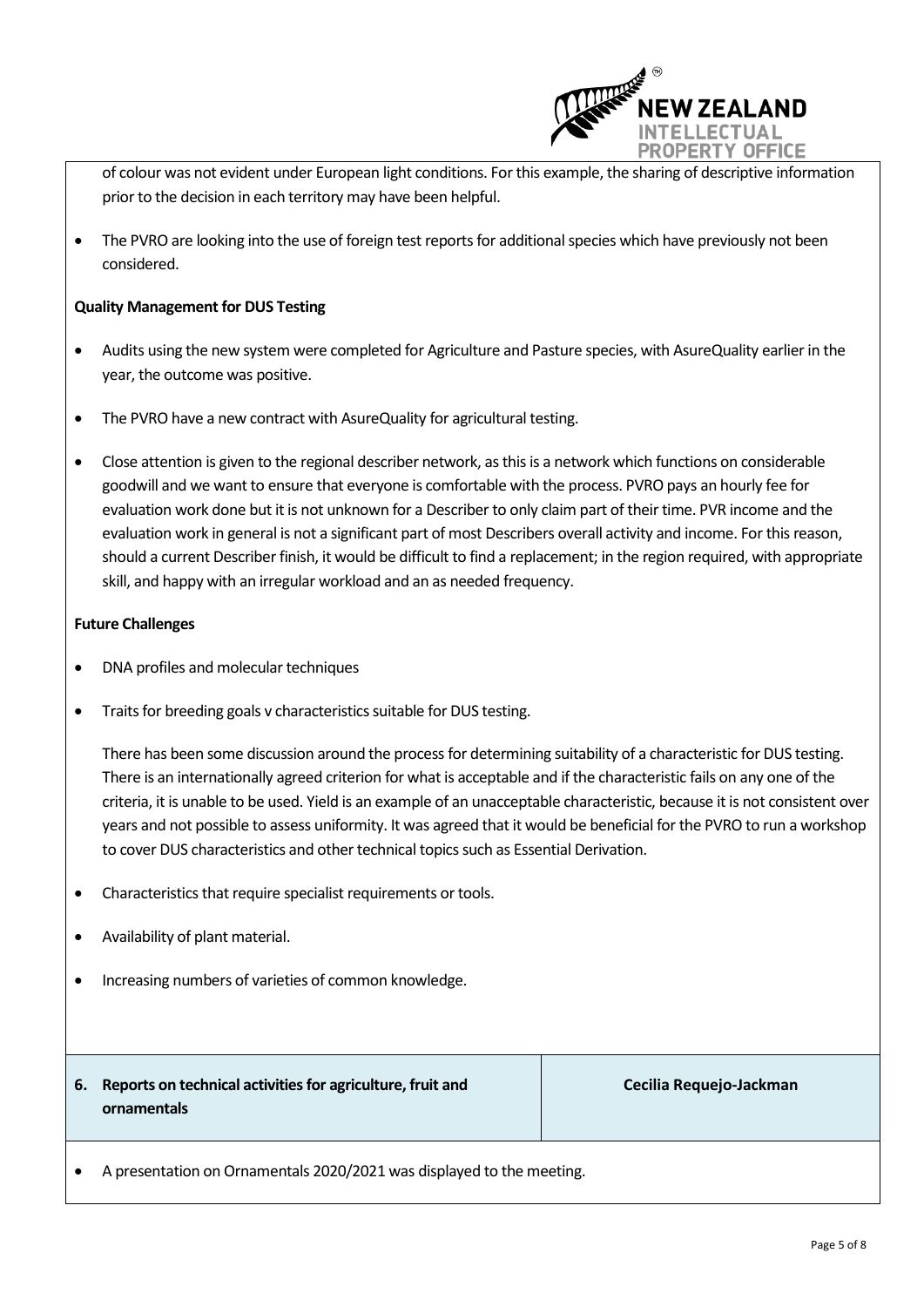

- There has been a 50% increase in applications compared with the previous year.
- 80% of the new applications belong to foreign breeders.
- There ae 119 varieties current under test, with a mix of genera.
- Roses, lilies and tulips are the predominant applications this year.
- There has been an increase in application forindoor plant use e.g., *Philodendron, Zamioculcas, Phlebodium, Ficus* etc. Most are from Europe.
- At the UPOV Technical Working Party for Ornamentals there was discussion about Section #16 of the UPOV Model DUS Test Report. Some Members would like to see more information included regarding the comparator varieties considered in the testing. This matter will be taken further in 2022 because the opposition from some authorities to adding this information may be a case of misunderstanding as to what is actually wanted
- The PVRO has requested 15 Foreign DUS Test Reports for ornamentals in the past year**.**

#### **Future Challenges**

 We have been looking at how we test for characteristics that require specialist requirements or tools; eg. specific wood characteristics in the breeding of forestry species: levels of fertility and corresponding scales.

| 7. Fruit | <b>Kylie Miller</b> |
|----------|---------------------|
|          |                     |

- Number of Fruit Applications was viewed by the meeting. A total of 29 had been accepted in 2020/2021.
- Fruit Applications by species were displayed to the meeting. Applications for varieties in the main species were Strawberry 28%, Apple 24% and Blueberry 21%.
- It was noted that of the 29 applications received, 7 were from NZ breeders (27%) and 22 were from foreign breeders.
- A total of 23 fruit grant decisions were made, 15 for blueberry varieties.

#### **Continuing Challenges**

Importation challenges for applicants and access to plant material for PVR purposes

One method to reduce the need to access plant material is the use of foreign test reports for the NZ decision. The office will increase the level of communication and interaction with overseas authorities to encourage sharing of technical information and expand the possibilities for cooperation. This could lead to the greater use of foreign test reports and reduce the need for access to plant material for testing. An example of this is investigating the more regular use of European test reports for *Rubus* varieties. The PVRO wantsto obtain a better understanding how characteristics may change expression in a different environment and the potential impact on a DUS decision. For a whole range of species, many characters are very consistent in expression in different environments, but not all. It is useful to know which characteristics change and whether this is significant for determining distinctness. There must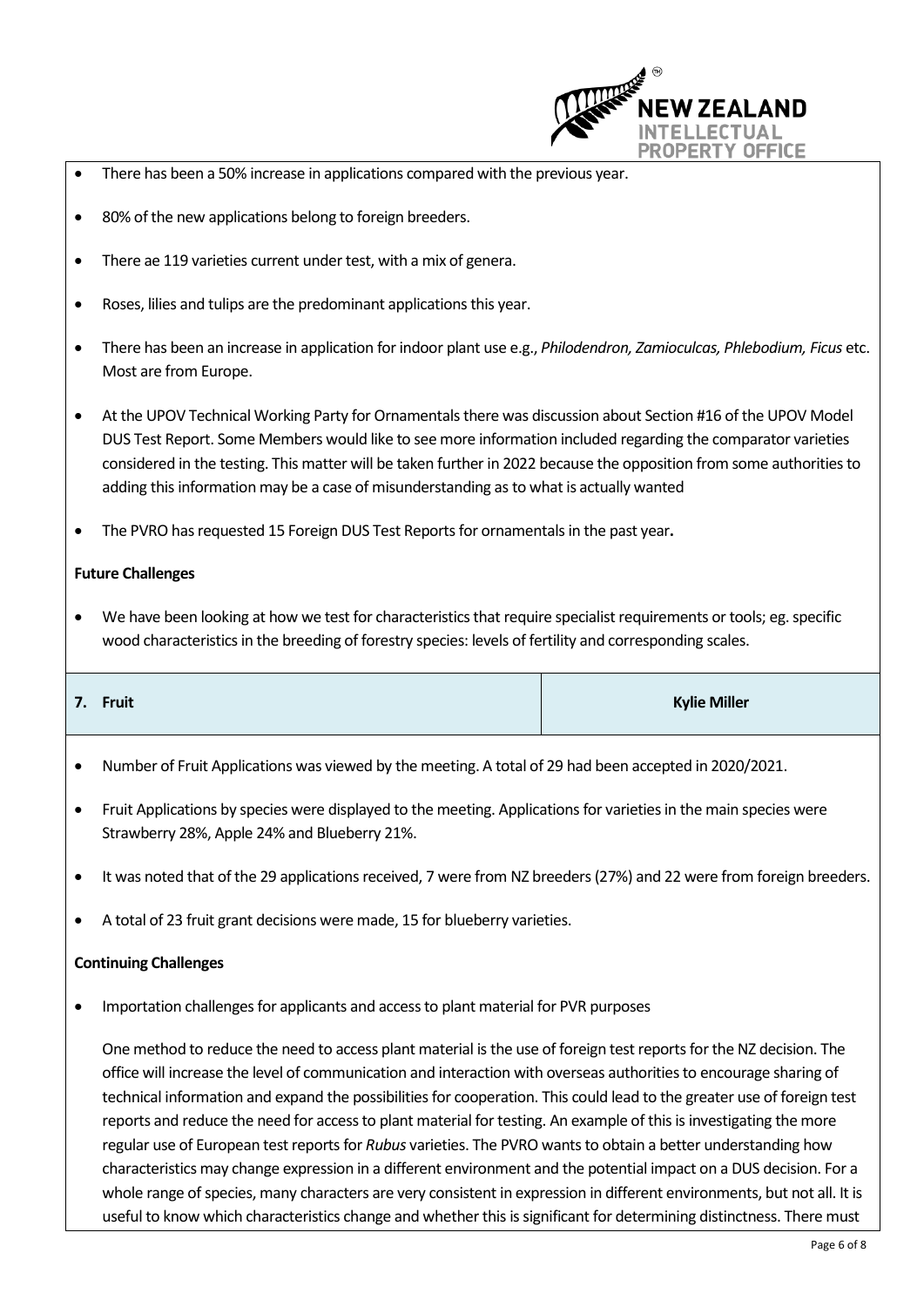

be caution in making broad rules when varieties in all genera and species are protectable. It really comes down to variety by variety assessment.

General access to reference and comparator material:

The office will continue communication with owners in response to accessing plant material for DUS proposes. This is an international issue and many authorities are having difficulties in accessing plants of varieties of common knowledge. There are many reasons why material is not readily available for a particular variety and authorities need to work with variety owners and suppliers to find solutions.

Communication and access to overseasinformation due to the current global pandemic.

The office will continue to attend virtual meetings, where possible. Contribution to the drafting of international test guidelines has value for national testing and adds to the quality of NZ variety descriptions and decisions. The virtual format allows all Examiners to participate and be exposed to international PVR. Over the last year many authorities have had difficulty carrying out DUS field work and as a result have not had access to certain plant resources. This has made it challenging for these authorities to respond to some technical queries, particular around identifying varieties of common knowledge.

# **New for 2020/2021**

- Further development of Strawberry, Apricot, Apple and Sweet Cherry Technical Guidelines. The Technical guidelines for apricot will be adopted this year, and the others will be reviewed
- The first apple decision was made based on a foreign test report.
- Three new Cherry Rootstock applications in the last 18 months. Previous application was in 1997.
- The first New Zealand application for a Banana for fruit production.

| 8. Agricultural, Vegetable & Fungi Variety Testing | <b>Scott Gregan and Jacquie Broadhead</b> |
|----------------------------------------------------|-------------------------------------------|
|                                                    |                                           |

- Jacquie and Scott introduced themselves to the meeting and gave an overview of their background.
- 37 new applications were received this year. 14 applications were from NZ owners. 19, from Europe and 4 from the USA. These include Siberian Kale, Quinoa, Lucerne, NZ bred Watermelon.
- 50% increase in agricultural and vegetable applications compared to 2019/20.

#### **Total Applications**

 The majority of applications, by species/variety are as follows: Pasture Plans and Amenity Grasses - Perennial Ryegrass Agricultural and Vegetable Crops – Potato